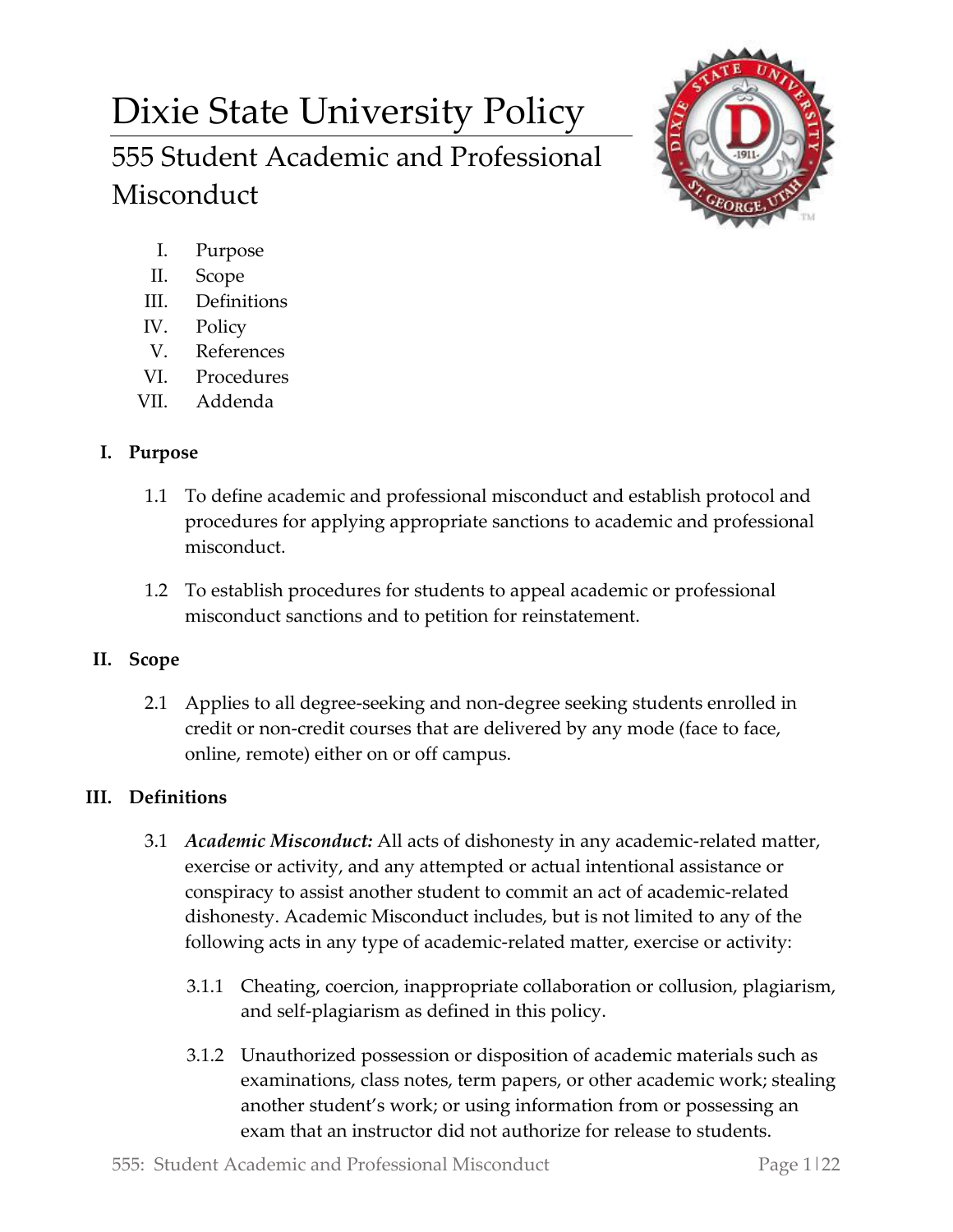- 3.1.3 Fabrication and distortion in any verbal or written form of one's academic work.
- 3.1.4 Facilitation of any act of Academic Misconduct by knowingly assisting another to commit an act of Academic Misconduct.
- 3.2 *Academic Integrity and Professional Misconduct Committee:* Adjudicates the appeal from a respondent student regarding an academic sanction imposed by an instructor or program director after substantiated Academic or Professional Misconduct and determines the imposition of any sanctions other than the instructor issuing a failing grade for the course. The Academic Integrity and Professional Misconduct Committee is comprised of at least seven (7) members, consisting of four (4) voting faculty members selected by the Faculty Senate President and the Vice President of Academic Affairs and Provost, and at least three (3) students selected by the Student Association President. Members are selected for broad representation from colleges, divisions, departments, and programs. The Associate Provost of Academic Success chairs the Committee. The Committee follows the procedures, hearing schedules, and hearing guidelines as outlined in Sections 6.2 and 6.7 below.
- 3.3 *Academic Sanction:* A penalty or restriction imposed based on a student's Academic Misconduct.
- 3.4 *Cheating*: Using or attempting to use unauthorized materials, information, technology, or study aids in any academic exercise; failing to observe the expressed procedures or instructions of an academic exercise; substituting for or impersonating someone else during a test or exam or other fraud; or receiving the content of a test or exam before it is administered.
- 3.5 *Coercion (with regard to grading or evaluating coursework)*: Issuing a threat against or offering a favor or bribe to an instructor to influence the instructor to change a grade or otherwise evaluate the student's work by criteria not directly reflective of coursework.
- 3.6 *Inappropriate collaboration or collusion*: Includes but is not limited to unauthorized or inappropriate collaboration between students or between a student and any other person when individual work is required.
- 3.7 *Plagiarism*: Using or representing another's words, idea, works, data, figures, picture, computer program or output, or anything generated by someone else, as one's own. This includes, but is not limited to, representing, either with the intent to deceive or by the omission of the true source, part of or an entire work produced by someone else, obtained by purchase or otherwise, as one's own original work, or representing the identifiable but altered words, idea, works,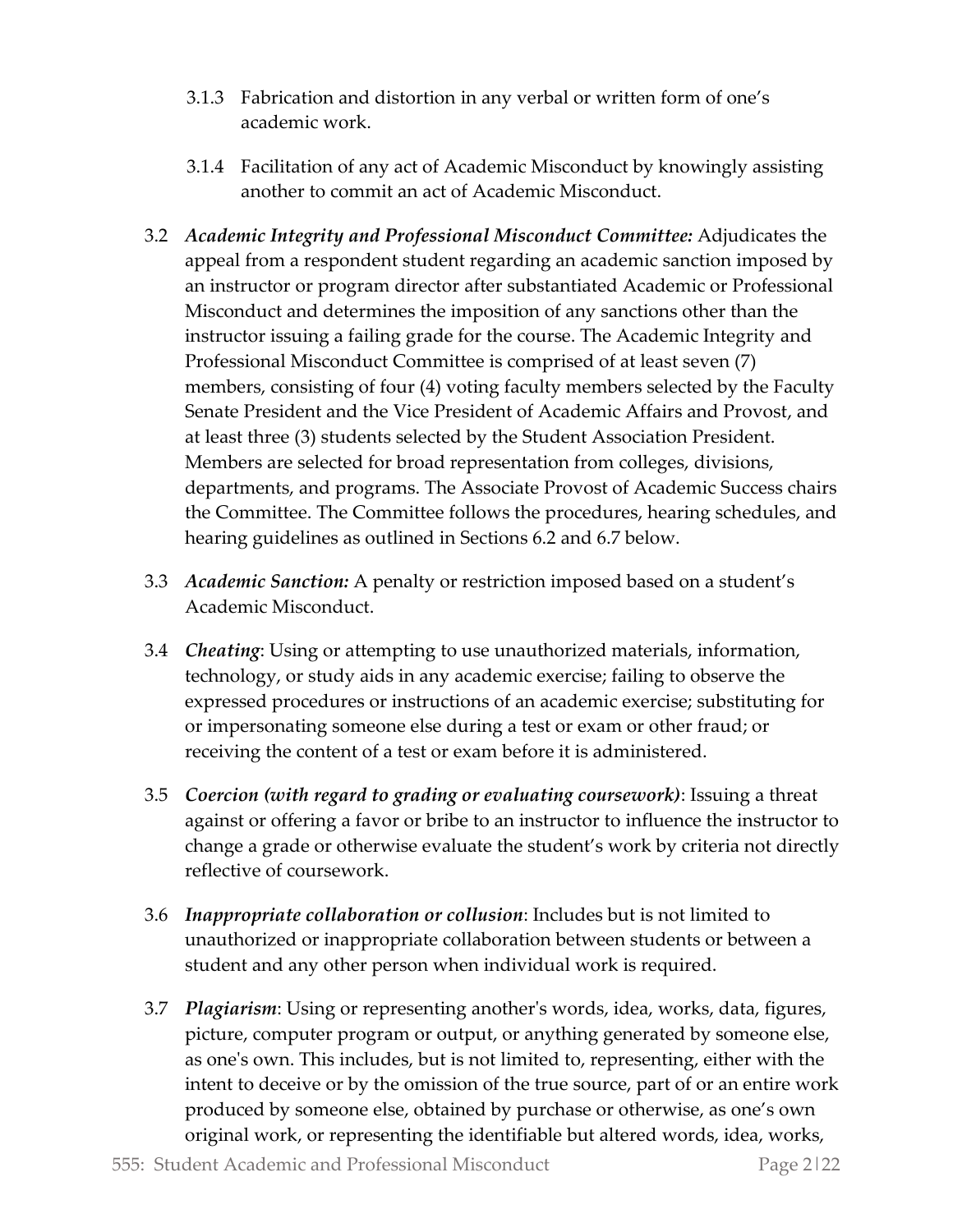data, figures, picture, computer program or output, or anything generated by someone else, as one's own original creation.

- 3.8 Preponderance of Evidence: The evidentiary standard used in the analysis to determine whether a student committed Academic or Professional Misconduct. This standard is met when, based on all of the information made available, it is more likely than not that the alleged misconduct occurred.
- 3.9 *Professional misconduct*: A violation of the professional ethics, standards, or policies for an academic discipline or profession for which a student is preparing as recognized by the relevant academic program, including a specific misconduct that exemplifies a student's unfitness for such a profession or academic discipline.
- 3.10 *Professional Misconduct Sanction*: A penalty or restriction imposed based on a student's Professional Misconduct.
- 3.11 S*elf-Plagiarism*: Resubmitting one's own, previously-submitted work which was submitted for credit in a course to fulfill a requirement in a second or concurrent course without proper citation and without informed permission from the instructor to whom one's work is subsequently or concurrently submitted.

## **IV. Policy**

- 4.1 Academic Misconduct
	- 4.1.1 In order to ensure that the highest standards of academic conduct are promoted and supported at the University, students must adhere to generally-accepted standards of academic integrity and avoid engaging in any act of Academic Misconduct.
	- 4.1.2 The University shall consistently hold students accountable for acts of Academic Misconduct, apply appropriate Academic Sanctions, and follow the established protocol and procedures as outlined in Section 6.1 below.
	- 4.1.3 Nothing in this policy shall be construed as a binding contract between the University and any student or associated third party. Rather, this policy outlines the internal operating procedures for resolving student Academic or Professional Misconduct within the University community.
- 4.2 Professional Misconduct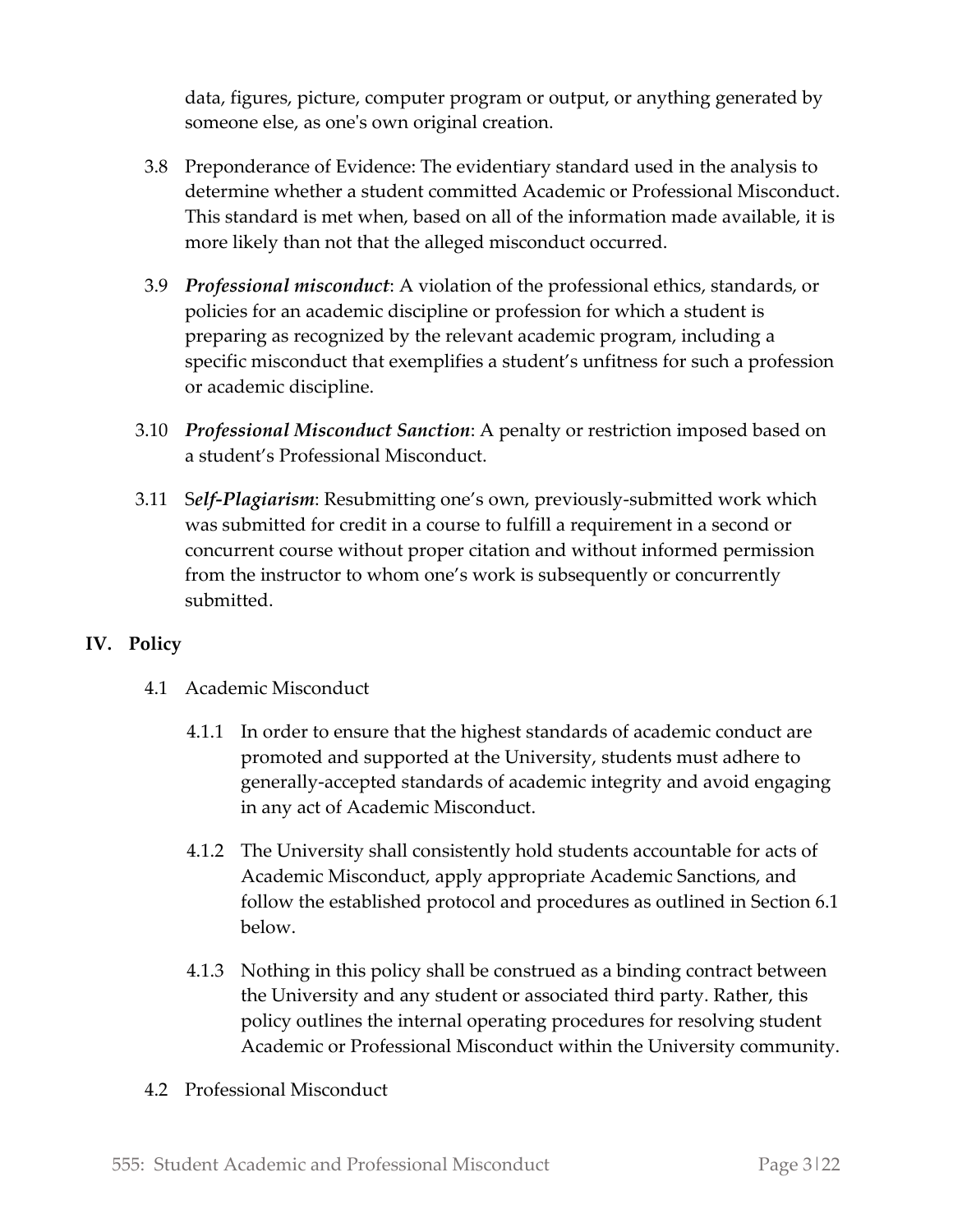- 4.2.1 In order to ensure that the highest standards of professional and ethical conduct are promoted and supported at the University, students must adhere to the prescribed professional and ethical standards of the profession or discipline for which the student is preparing, as adopted or recognized as authoritative by the relevant academic program.
- 4.2.2 The University shall consistently hold students accountable for acts of Professional Misconduct, apply appropriate sanctions, and follow the established protocol and procedures outline in Section 6.6 below.
- 4.3 Student Rights in the Academic or the Professional Misconduct Process:
	- 4.3.1 A student is not required to make any statement at all regarding the Academic or Professional Misconduct matter under investigation, including in a meeting with the instructor
	- 4.3.2 A student has a right to present any evidence, supporting witnesses, and other information to the instructor as part of the Academic or Professional Misconduct process.
	- 4.3.3 A student has a right to be advised and accompanied by any one person of the student's choice to any meeting or hearing in the Academic or Professional Misconduct process, but the student must inform the instructor or University official in advance as to who will be accompanying the student.
	- 4.3.4 A student is entitled to request that a meeting or hearing be paused for one University business week in order for the student to take advantage of these rights.

#### **V. References – N/A**

## **VI. Procedures**

- 6.1 Student Academic Misconduct Procedures
	- 6.1.1 An instructor who believes a student has engaged in Academic Misconduct will notify the student via email of a required meeting with the instructor.
	- 6.1.2 At the start of the meeting, the student will be informed by the instructor that an issue of possible Academic Misconduct exists.
	- 6.1.3 The instructor will give the student a copy of University Policy 555, and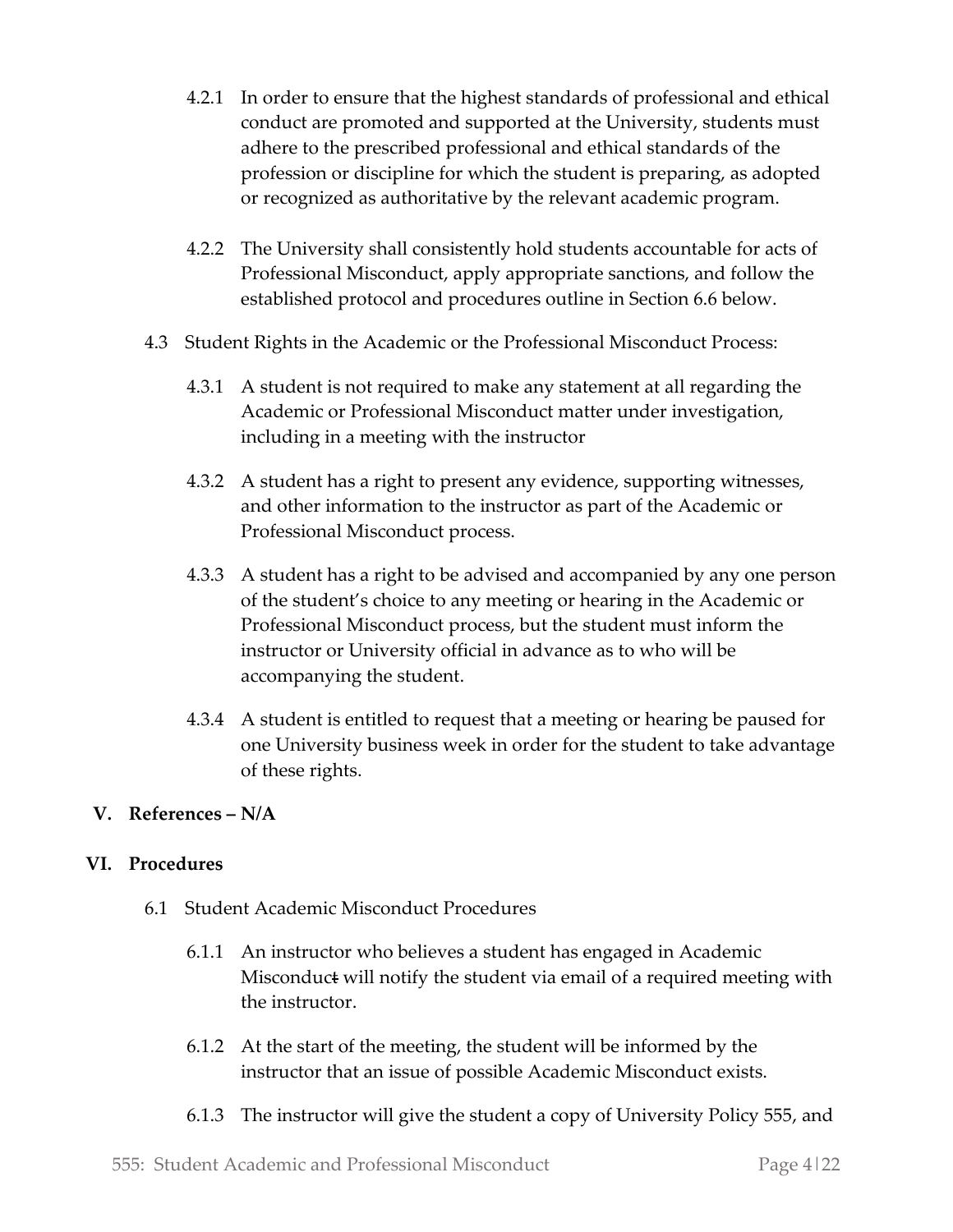the instructor will have the student sign an acknowledgement (attached as an addendum to Policy 555) that the student received a copy of the Policy.

- 6.1.4 The instructor will inform the student that the options to resolve the allegation of Academic Misconduct are:
	- 6.1.4.1 If evidence is presented by the student that leads the instructor to conclude that a preponderance of evidence does not exist that the student engaged in an act of Academic Misconduct, then the instructor will not proceed further with the allegations; or
	- 6.1.4.2 The matter can be concluded by the instructor imposing an Academic Sanction if the student makes a voluntary written admission that the student engaged in an act of Academic Misconduct; or
	- 6.1.4.3 If the instructor concludes based on firm evidence that a preponderance of evidence supports finding that the student engaged in an act of Academic Misconduct, the instructor may impose one of the following as an Academic Sanction that reflects how knowing, intentional, and serious the instructor judges the Academic Misconduct to be:
		- 6.1.4.3.1 Require that the work be redone, an exam retaken, or an alternate assignment substituted.
		- 6.1.4.3.2 Reduce the grade for the assignment or other academic activity.
		- 6.1.4.3.3 Reduce the grade for the course.
		- 6.1.4.3.4 Issue a grade of "F" for the paper, project, test, exam, or other academic activity in which the misconduct occurred.
		- 6.1.4.3.5 Issue a failing grade for the course.
		- 6.1.4.3.6 Issue a written reprimand.
		- 6.1.4.3.7 Issue a written statement of misconduct that can be recorded into an appropriate record maintained for purpose of the profession or discipline for which the student is preparing.
	- 6.1.4.4 The student will be given written notice of the Academic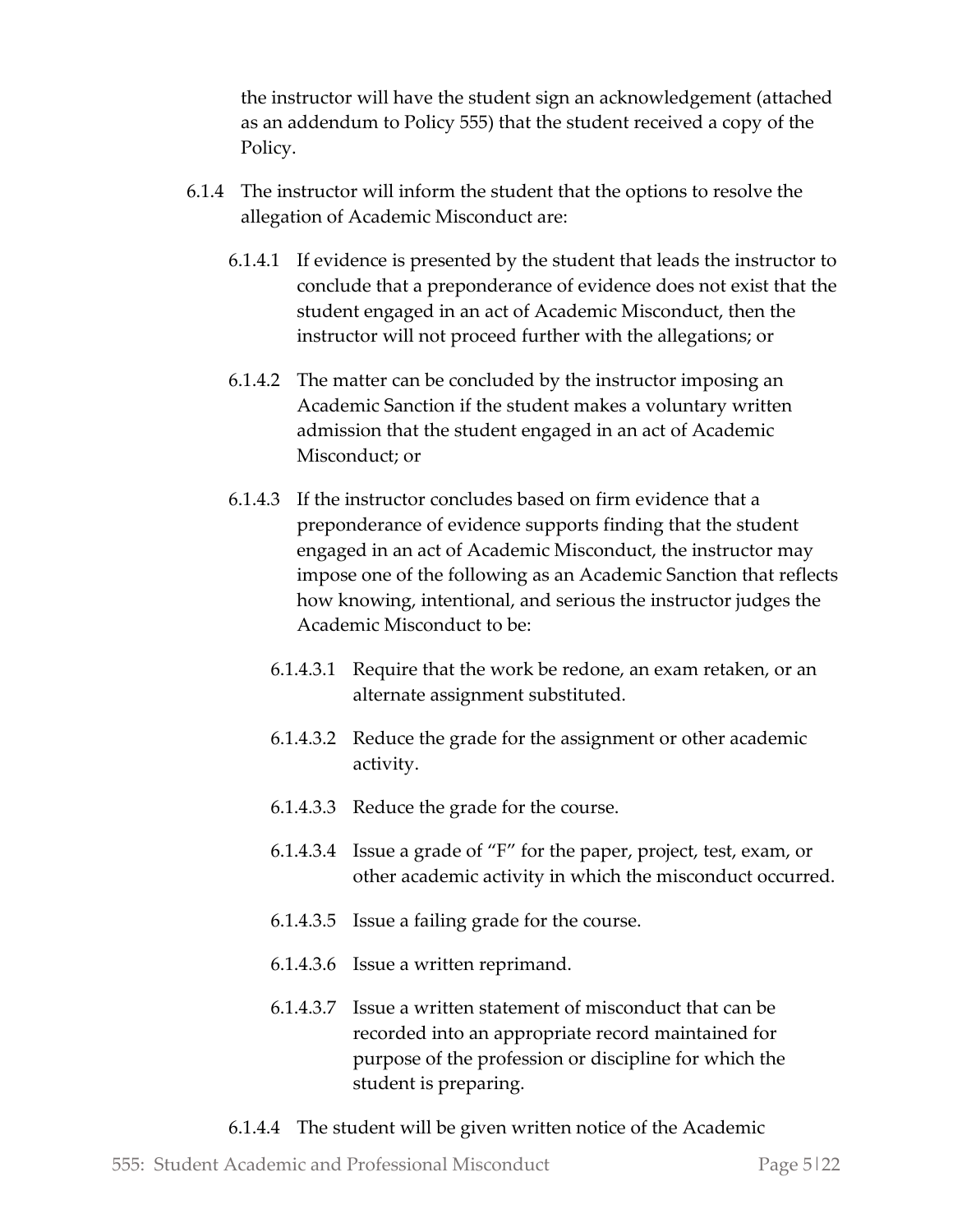Sanction by the instructor, and copies of the notice will be given to other University officials as outlined in section 6.1.5 below.

- 6.1.4.5 If the student does not respond to the meeting request, the instructor shall request that the Registrar place a hold on the student's University account preventing the student from dropping the course until the Academic Misconduct process is completed. If the process is completed after the "drop date" and the student is determined not to have engaged in Academic Misconduct, the student may drop the course. If the student is found responsible for Academic Misconduct the course may not be dropped.
- 6.1.4.6 If an Academic Misconduct case is underway during a student's final semester, the awarding of the degree may be dependent upon the resolution of the Academic Misconduct case.
- 6.1.5 If the instructor imposes any Academic Sanction for Academic Misconduct, the instructor shall report in writing, within ten (10) University business days of imposing the Academic Sanction, the Academic Misconduct and the Academic Sanction imposed to the following parties:
	- 6.1.5.1 The Chair of the Department offering the course;
	- 6.1.5.2 The Academic Dean;
	- 6.1.5.3 The Associate Provost for Academic Success;
		- 6.1.5.3.1 If the same student is reported for Academic Misconduct more than once, the Associate Provost for Academic Success will notify the Dean of Students in writing within ten (10) University business days.
	- 6.1.5.4 The Registrar's Office; and
	- 6.1.5.5 The respondent student.
- 6.1.6 If the instructor believes that the student's Academic Misconduct warrants academic sanctions beyond those listed in Section 6.1.4, within ten (10) University business days of receiving notice of or discovering the student's misconduct, the instructor may submit a written complaint with recommendations to either the appropriate Department Chair, or directly to the Academic Integrity and Professional Misconduct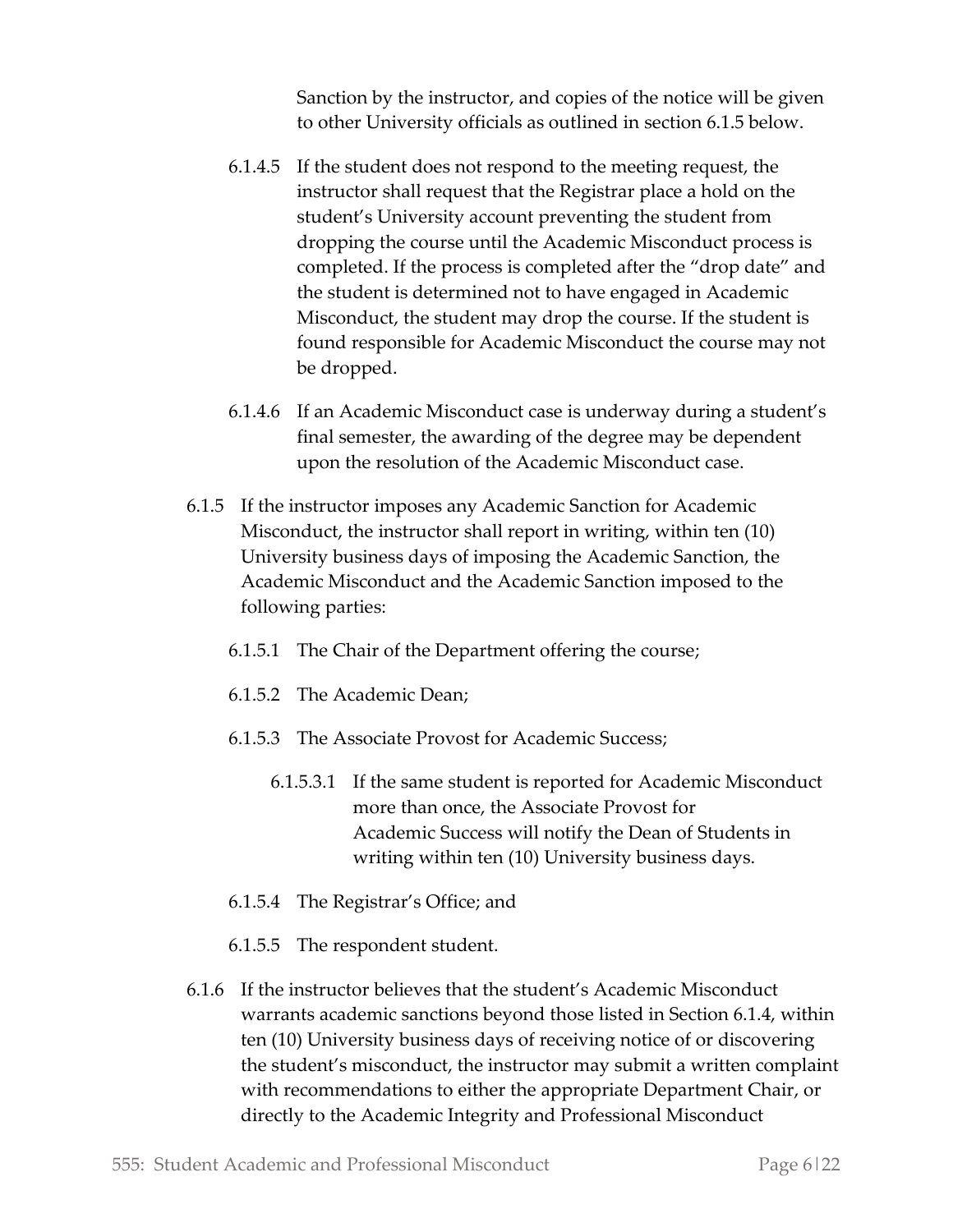Committee.

- 6.1.7 If the instructor elects to submit the complaint and recommendations to the Department Chair, the Chair has ten (10) University business days to forward the complaint with the Chair's recommendation in support of, or in opposition to, the instructor's recommended sanctions to the Academic Dean or directly to the Academic Integrity and Professional Misconduct Committee.
- 6.1.8 Within (ten) 10 University business days of such notification, an Academic Dean may undertake an investigation of the allegations and recommendations set forth in the complaint, and if further sanctions are indicated, will submit the written complaint with the Academic Dean's recommendation to the Academic Integrity and Professional Misconduct Committee.
	- 6.1.8.1 The instructor initiating the original complaint remains as the complainant unless the instructor agrees that the Department Chair or Academic Dean or another administrative designee shall become the complainant.
- 6.1.9 In cases of multiple instances of substantiated Academic Misconduct, misconduct that damages the academic integrity of a program or the University as a whole, or other egregious circumstances, an instructor, Department Chair, or Academic Dean, including the Dean of Students or Vice President of Academic Affairs and Provost, may submit a written complaint with recommendation to the Academic Integrity and Professional Misconduct Committee at any time.
- 6.1.10 Cases that are referred to the Academic Integrity and Professional Misconduct Committee will be set for a hearing consistent with the process outlined in Section 6.2.4.
- 6.2 Appeals to the Academic Integrity and Professional Misconduct Committee
	- 6.2.1 A student may only submit an appeal based upon one or more of the following grounds:
		- 6.2.1.1 The sanction was disproportionate to the violation;
		- 6.2.1.2 A procedural error or irregularity in the process substantially impacted the decision;
		- 6.2.1.3 New evidence that was not reasonably available at the time the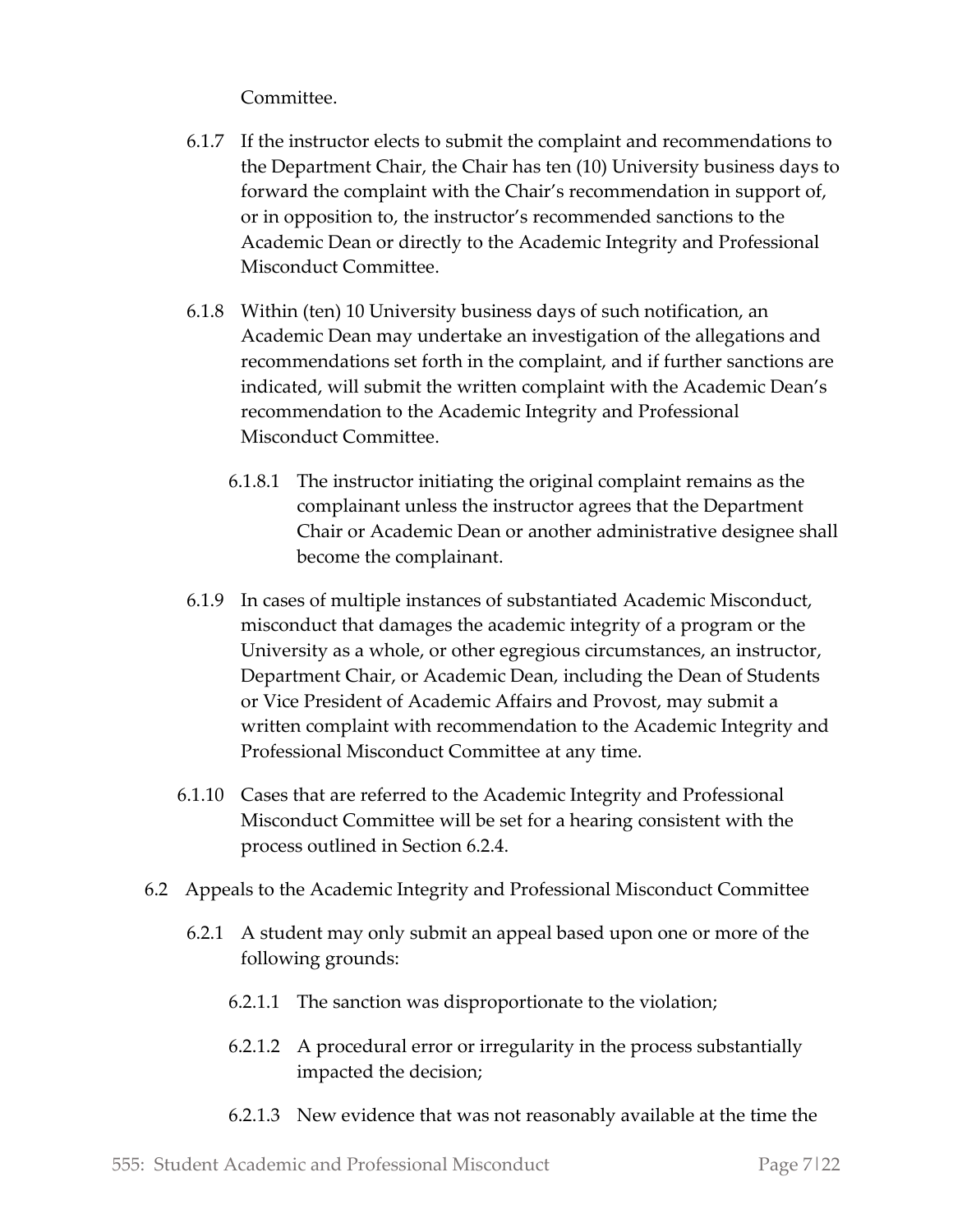sanction was imposed has since become available.

- 6.2.2 The written appeal shall be submitted as outlined in Section 6.3.
- 6.2.3 Appeals that are based upon one or more of the grounds listed in Section 6.2.1 shall be set for a hearing before the Academic Integrity and Professional Misconduct Committee.
- 6.2.4 Academic Integrity and Professional Misconduct Committee Hearing Process
	- 6.2.4.1 The Academic Integrity and Professional Misconduct Committee shall provide at least five (5) University Business Days' notice to the respondent student and of the date, time, and location of the hearing.
	- 6.2.4.2 All hearings are closed to the public.
	- 6.2.4.3 The respondent student shall be permitted to attend the hearing.
	- 6.2.4.4 In cases involving more than one student, the Committee may hear the case as one, but will make independent determinations for each student involved.
	- 6.2.4.5 Both the instructor (or the complainant) and the student will be allowed to present relevant information to the panel.
	- 6.2.4.6 In situations where the student or the instructor does not attend the hearing, the proceedings will continue as planned using available information.
	- 6.2.4.7 The student may have an advisor present throughout the proceedings. The role of the advisor is limited to "advising" and as such is limited to conferring with the student only.
	- 6.2.4.8 Witness statements may be considered and should be submitted three days prior to the scheduled hearing, to be considered by the panel members.
	- 6.2.4.9 Questioning witnesses will be limited to Committee members only.
	- 6.2.4.10 In closed session, the Committee will deliberate, and determine the facts of the case and determine the propriety of the proposed remedy(ies).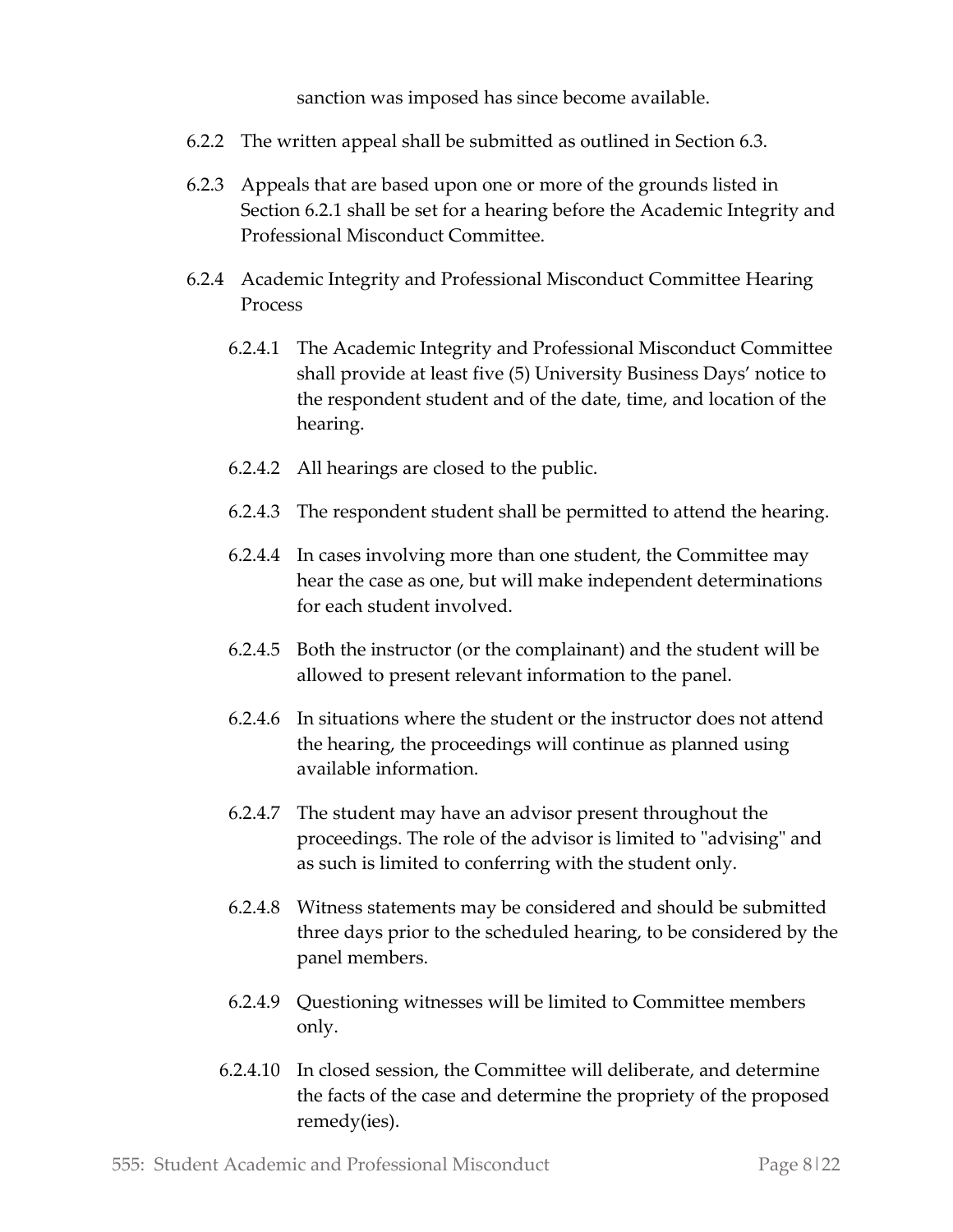- 6.2.4.11 The student will be notified of the Committee's decision within five (5) business days after the date of the hearing.
- 6.2.4.12 Unless they are a complaining party in the matter, appropriate Dean(s), including the Academic Dean over the student's declared major, if applicable, may attend the appeal hearing ex officio.
- 6.2.4.13 At least five (5) voting members of the Committee must be present at any hearing, with representation from both students and faculty required at all hearings.
- 6.2.4.14 If any member of the Committee has a conflict of interest in a particular appeal, either self-disclosed or determined by the Committee Chair, that Committee member will be excused and an alternate from the same category may be appointed by the relevant Vice President or Student Association President.
- 6.2.4.15 Committee decisions are based on a majority vote of those in attendance at the appeal hearing.
- 6.2.5 Academic Sanctions that can be imposed by the Academic Integrity and Professional Misconduct Committee include, but are not limited to, the following:
	- 6.2.5.1 A notation on the student's academic transcript that the F grade in a specific course was issued for Academic Misconduct.
	- 6.2.5.2 Academic Misconduct sanction or probation that imposes conditions on a student for a specific period of time.
	- 6.2.5.3 Academic Misconduct suspension or dismissal from the following:
		- 6.2.5.3.1 Program: for a minimum of one semester following the semester the student is found responsible for Academic Misconduct.
		- 6.2.5.3.2 University: for a minimum of one semester following the semester the student is found responsible for Academic Misconduct. Dismissal from the University shall be reserved for the most serious or egregious instances of Academic Misconduct.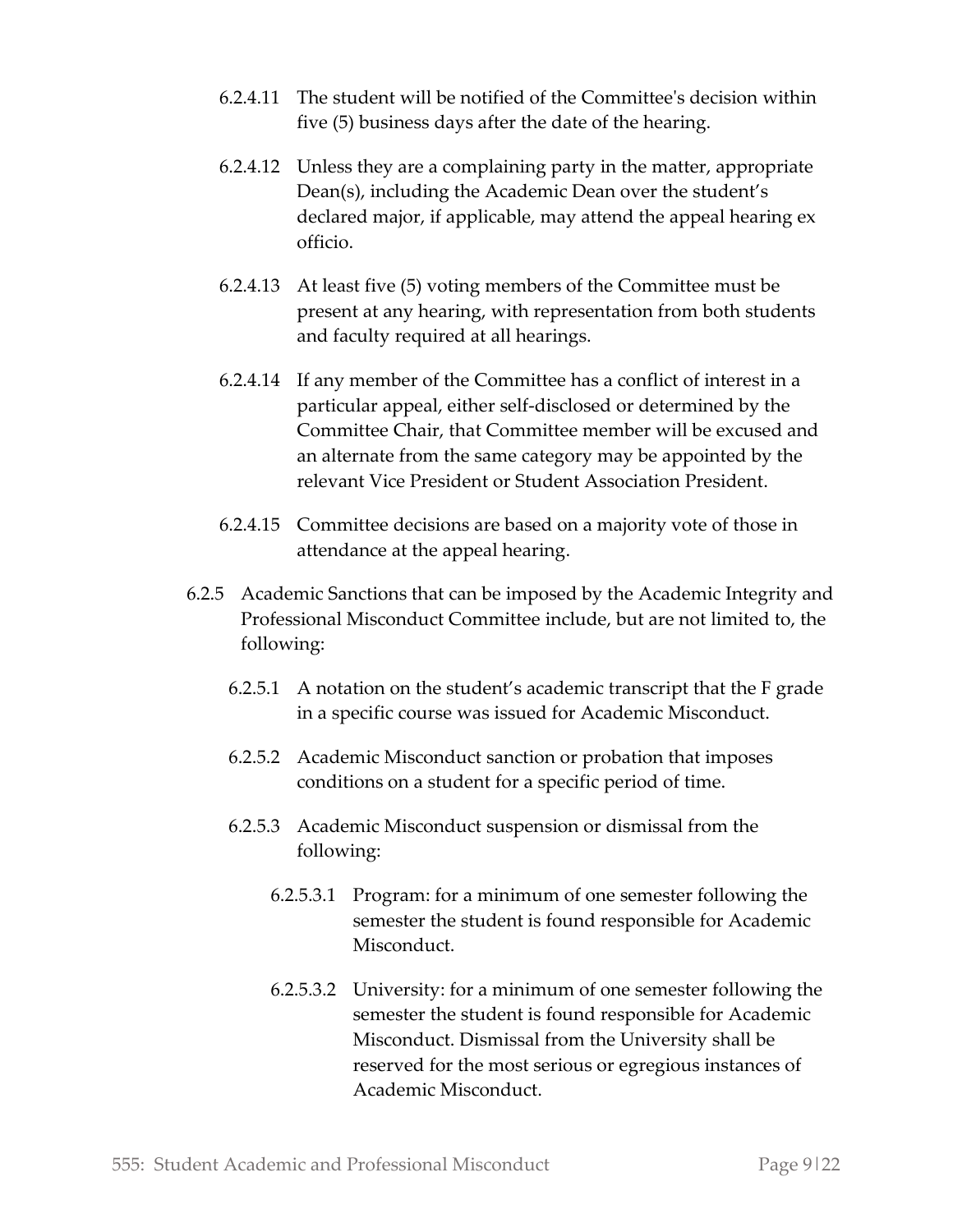- 6.2.5.4 Denial of a degree or certificate for which requirements have been completed or revocation of an awarded student's degree or certificate. Revocation or denial of a degree or certificate is reserved for the most flagrant instances of Academic Misconduct, including but not limited to significant plagiarism or large-scale cheating serious enough to negate the legitimate completion of one or more substantive requirements of that degree or certificate.
- 6.2.6 Revocation of a degree or certificate
	- 6.2.6.1 Decisions to revoke a degree or certificate are final.
	- 6.2.6.2 Permanent records concerning the revocation of a degree or certificate shall be kept in the Registrar's Office.
	- 6.2.6.3 Relevant external licensing and accrediting agencies shall be notified by the student's Academic Dean of a degree or certificate revocation.
	- 6.2.6.4 The revocation of a degree or certificate shall be noted on the student's transcript.
- 6.3 Student Appeal Process for Academic Misconduct
	- 6.3.1 Within ten (10) University Business Days of being notified in writing by an instructor of sanctions imposed for Academic Misconduct, a student may submit a written Notice of Appeal according to the sequence listed in 6.3.1.1 to 6.3.1.4. If the appeal is denied at a given level, the student has ten (10) University Business Days to submit an appeal to the next level in the sequence.
		- 6.3.1.1 To the Chair, who has ten (10) University Business Days to respond.
		- 6.3.1.2 To the Academic Dean, who has ten (10) University Business Days to respond.
		- 6.3.1.3 To the Academic Integrity and Professional Misconduct Committee, which has ten (10) University Business Days to respond.
		- 6.3.1.4 To the Vice President of Academic Affairs and Provost, who shall, within ten (10) University Business Days, take one of the following actions: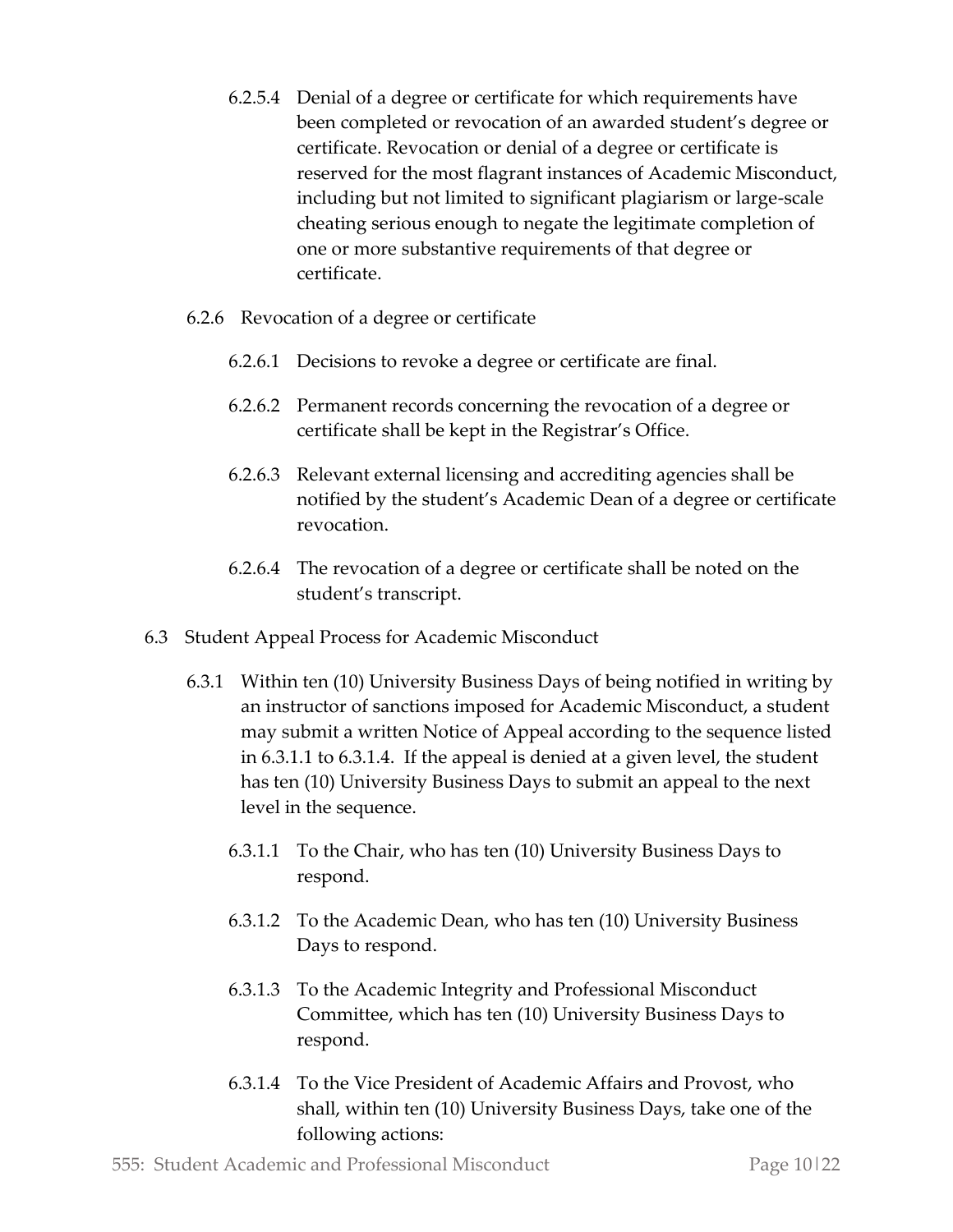- 6.3.1.4.1 Accept the decision of the Academic Integrity and Professional Misconduct Committee.
- 6.3.1.4.2 Request that the Committee reconsider or clarify specific matters, materials, or issues with a second report regarding the decision relating to the specific matters under reconsideration due not later than ten (10) University Business Days after the request.
- 6.3.1.4.3 Reject all or parts of the Committee's decision, stating reasons and actions to be taken.
- 6.3.1.4.4 Written notification of the Vice President of Academic Affairs and Provost's decision and the basis for that decision shall be communicated to the parties concerned within ten (10) University Business Days after receipt of the appeal.
- 6.3.1.5 The Vice President of Academic Affairs and Provost's decision is final.
- 6.4 Reinstatement
	- 6.4.1 A student may be suspended or dismissed from a specific academic program or from the University. Reinstatement to the University and/or a specific academic program after dismissal is rare.
	- 6.4.2 A student may petition for reinstatement to the University or the student's program by following the guidelines and procedure outlined below.
	- 6.4.3 If a student is suspended or dismissed from a program for Academic Misconduct, the student may submit a letter of petition to the appropriate Academic Dean for reinstatement into the program no less than thirty (30) University Business Days before the beginning of the next semester.
	- 6.4.4 While reinstatement after dismissal is rare, the Academic Dean, in consultation with the Department Chair, may:
		- 6.4.4.1 Reinstate the student unconditionally.
		- 6.4.4.2 Reinstate the student under specific conditions designed to improve the student's academic conduct. The student shall be precluded from further sanctions for previous Academic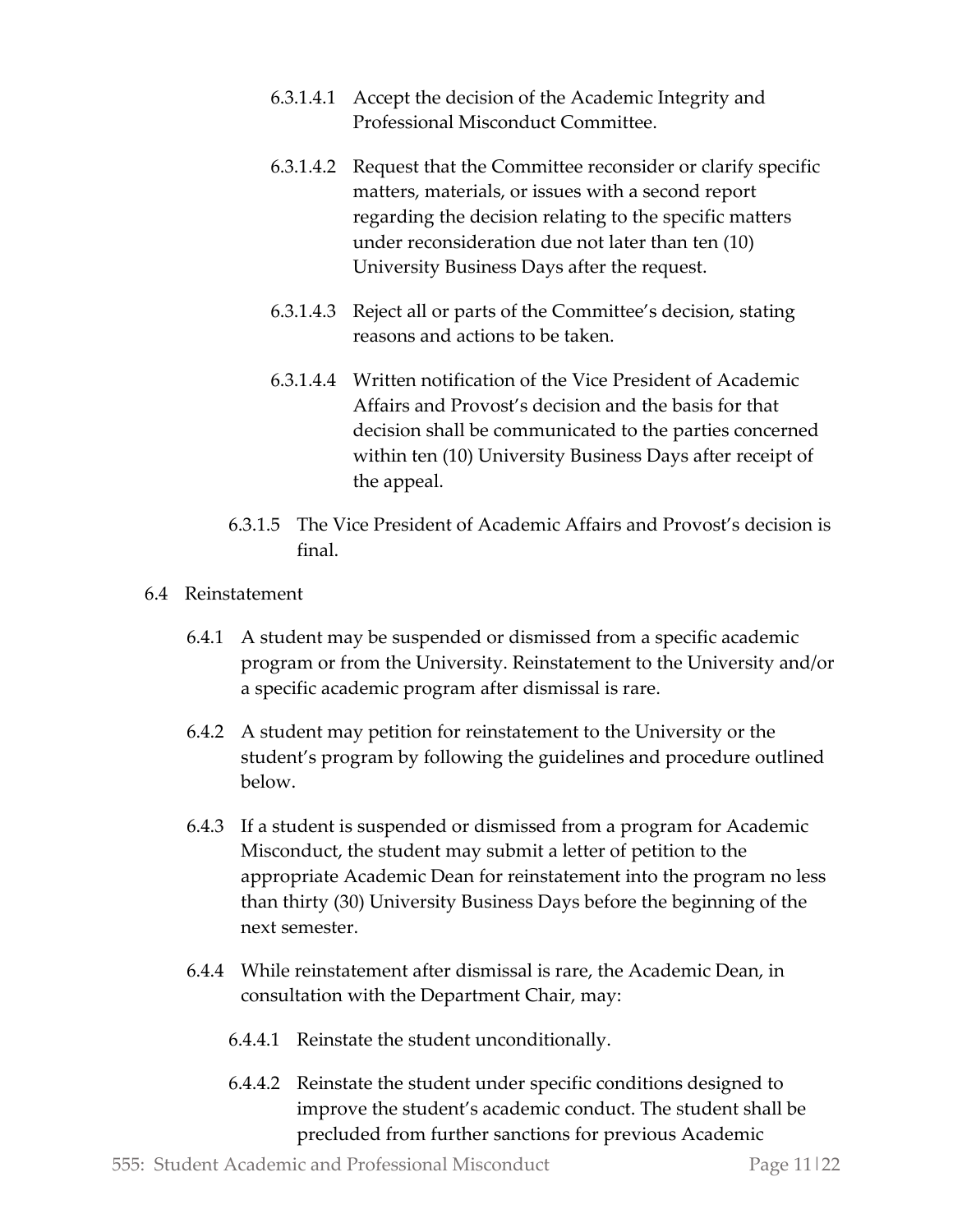Misconduct.

- 6.4.4.3 Decline to reinstate the student.
- 6.4.5 Written notice of the Academic Dean's decision shall be given to the student within ten (10) University Business Days after the receipt of the petition.
- 6.4.6 The student may submit a written appeal of the Academic Dean's decision to the Vice President of Academic Affairs and Provost within ten (10) University Business Days of notification.
- 6.4.7 The Vice President of Academic Affairs and Provost shall consider the appeal and issue a decision regarding the student's appeal within ten (10) University Business Days of receipt of the appeal.
- 6.4.8 The Vice President of Academic Affairs and Provost may:
	- 6.4.8.1 Reinstate the student unconditionally.
	- 6.4.8.2 Reinstate the student under specific conditions designed to improve the student's academic conduct. The student shall be precluded from further sanctions for the incident of Academic Misconduct for which such conditional reinstatement is granted.
	- 6.4.8.3 Decline to reinstate the student.
- 6.4.9 The Vice President of Academic Affairs and Provost's decision is final.
- 6.5 Reinstatement After Academic Misconduct Suspension or Dismissal from the University
	- 6.5.1 If a student is suspended from the University for Academic Misconduct, the student may petition the Academic Integrity and Professional Misconduct Committee for reinstatement of student status not less than sixty (60) University Business Days before the beginning of the semester in which the student wishes to be reinstated.
	- 6.5.2 Reinstatement after dismissal is rare. The standards for reinstatement after dismissal are substantially higher than after suspension.
	- 6.5.3 The Academic Integrity and Professional Misconduct Committee may:
		- 6.5.3.1 Reinstate the student unconditionally.
		- 6.5.3.2 Reinstate the student under specific conditions designed to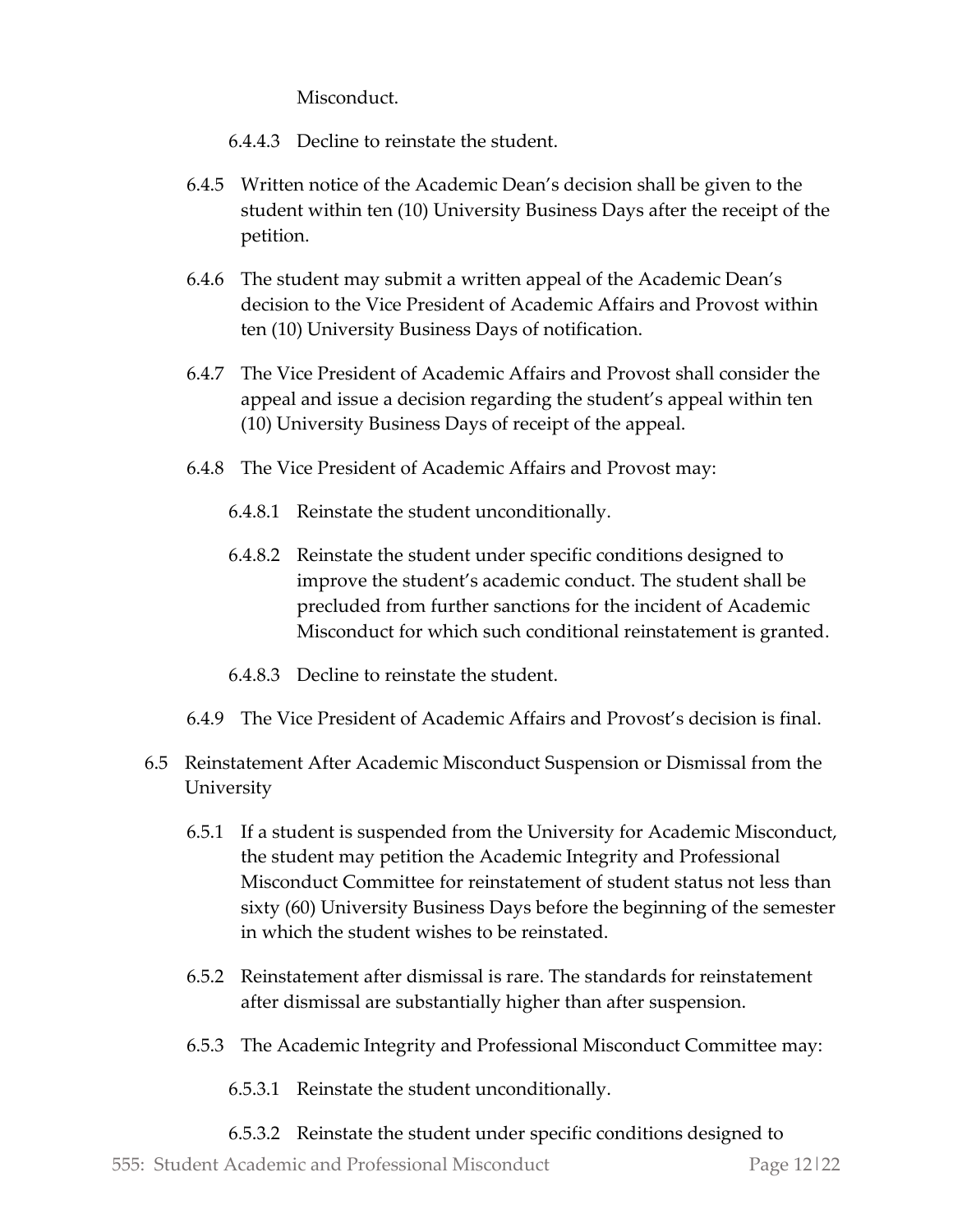improve the student's academic conduct. The student shall be precluded from further sanctions for the same incident of Academic Misconduct.

- 6.5.3.3 Decline to reinstate the student.
- 6.5.4 Written notification of the Committee's decision is required not later than ten (10) University Business Days after receipt of the petition.
- 6.5.5 The student may submit to the Vice President of Academic Affairs and Provost within ten (10) University Business Days of notification, a written appeal of the Academic Integrity and Professional Misconduct Committee's decision not to reinstate the student.
- 6.5.6 The Vice President of Academic Affairs and Provost shall consider the appeal and issue a decision regarding the student's appeal within ten (10) University Business Days of receipt of the appeal.
- 6.5.7 The Vice President of Academic Affairs and Provost may:
	- 6.5.7.1 Reinstate the student unconditionally.
	- 6.5.7.2 Reinstate the student under specific conditions designed to improve the student's academic conduct. The student shall be precluded from further sanctions for previous Academic Misconduct.
	- 6.5.7.3 Decline to reinstate the student.
- 6.5.8 The Vice President of Academic Affairs and Provost's decision is final.
- 6.6 Professional Misconduct Procedures:
	- 6.6.1 A program director or instructor who believes a student has engaged in Professional Misconduct will notify the student via email of a required meeting with the program director or instructor.
	- 6.6.2 At the start of the meeting, the student will be informed by the program director or instructor that an issue of possible Professional Misconduct exists.
	- 6.6.3 The program director or instructor will give the student a copy of University Policy 555, and the program director or instructor will have the student sign an acknowledgement (attached as an addendum to Policy 555) that the student received a copy of the Policy.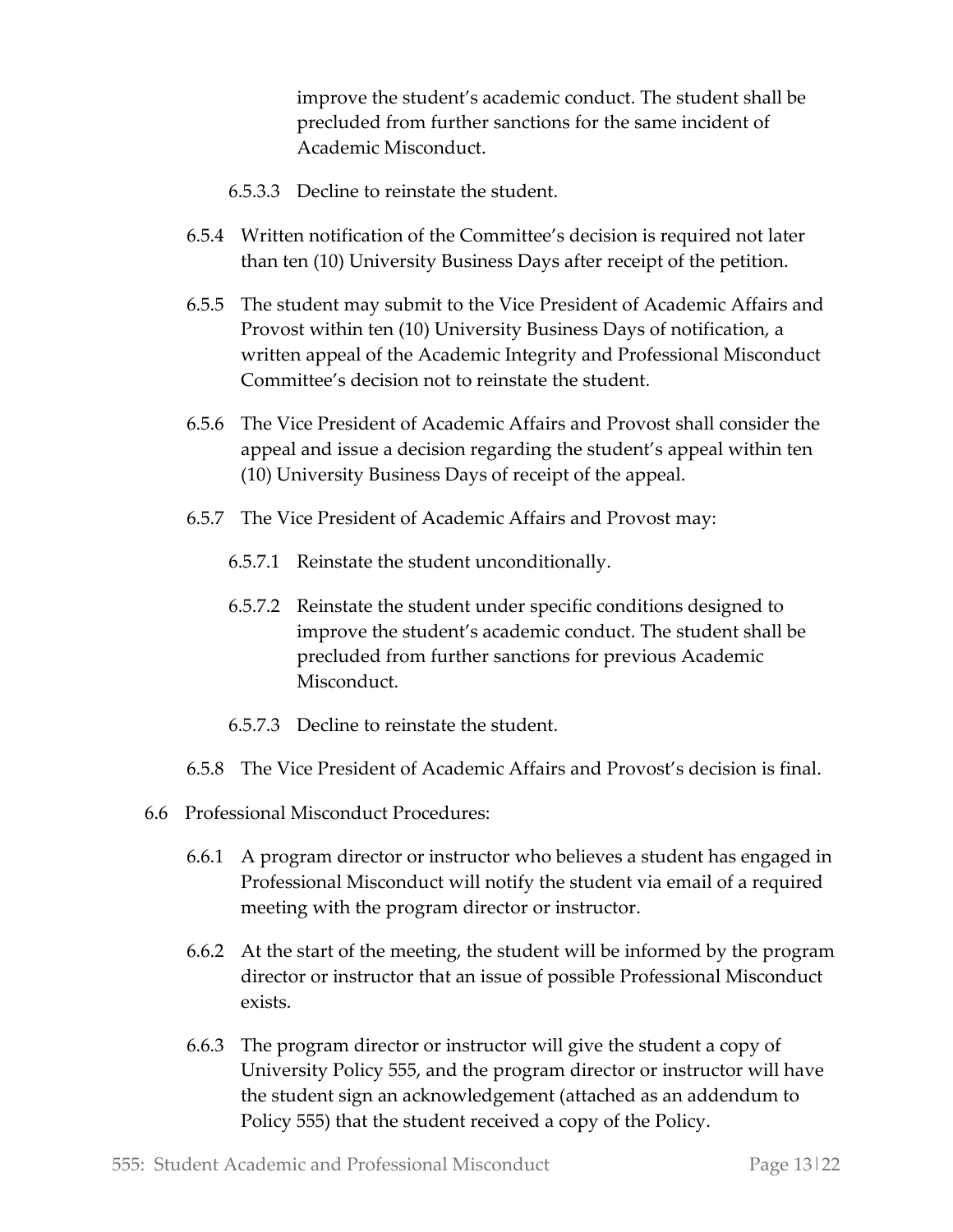- 6.6.4 The program director or instructor will inform the student that the options to resolve the allegation of Professional Misconduct are:
	- 6.6.4.1 If evidence is presented by the student that leads the program director or instructor to conclude that a preponderance of evidence does not exist that the student engaged in an act of Professional Misconduct, then the program director or instructor will not proceed further with the allegations; or
	- 6.6.4.2 The matter can be concluded by the program director or instructor imposing a sanction if the student makes a voluntary written admission that the student engaged in an act of Professional Misconduct; or
	- 6.6.4.3 If the program director or instructor concludes that a preponderance of evidence supports finding that the student engaged in an act of Professional Misconduct, the program director or instructor may impose one of the following as a sanction that reflects how knowing, intentional, and serious the program director or instructor judges the Professional Misconduct to be:
		- 6.6.4.3.1 Informally resolve the issue with appropriate measures to ensure the misconduct does not continue in the future.
		- 6.6.4.3.2 Verbal Warning
		- 6.6.4.3.3 Reduce the grade for the course
		- 6.6.4.3.4 Imposition of probationary period
		- 6.6.4.3.5 Issue a written reprimand.
		- 6.6.4.3.6 Issue a written statement of misconduct that can be recorded into an appropriate record maintained for purpose of the profession or discipline for which the student is preparing.
	- 6.6.4.4 The student will be given written notice of the sanction by the program director or instructor, and copies of the notice will be given to other University officials as outlined in section 6.6.5 below.
	- 6.6.4.5 If the student does not respond to the meeting request, the instructor shall request that the Registrar place a hold on the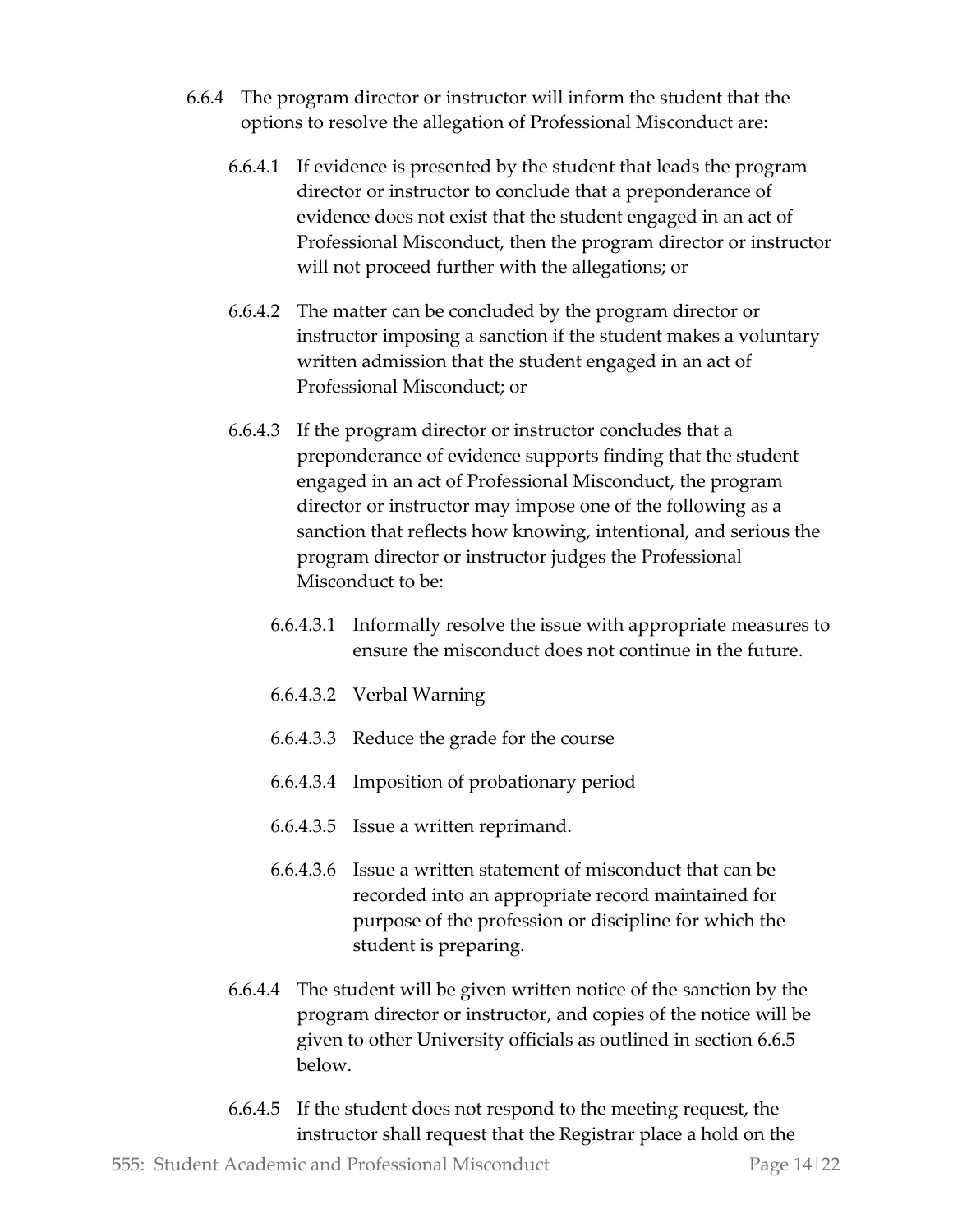student's University account preventing the student from dropping the course until the Professional Misconduct process is completed. If the process is completed after the "drop date" and the student is determined not to have engaged in Professional Misconduct, the student may drop the course. If the student is found responsible for Professional Misconduct the course may not be dropped.

- 6.6.4.6 If a Professional Misconduct case is underway during a student's final semester, the awarding of the degree may be dependent upon the resolution of the Professional Misconduct case.
- 6.6.5 If the program director or instructor imposes any sanction for Professional Misconduct, the program director or instructor shall report in writing, within ten (10) University business days of imposing the sanction, the Professional Misconduct and the sanction imposed to the following parties:
	- 6.6.5.1 The Chair of the Department offering the course;
	- 6.6.5.2 The Academic Dean;
	- 6.6.5.3 The Associate Provost for Academic Success;
		- 6.6.5.3.1 If the same student is reported for Professional Misconduct more than once, the Associate Provost for Academic Success will notify the Dean of Students in writing within ten (10) University business days.
	- 6.6.5.4 The Registrar's Office; and
	- 6.6.5.5 The respondent student.
- 6.6.6 If the program director or instructor believes that the student's Professional Misconduct warrants sanctions beyond those listed in Section 6.6.4.3, within ten (10) University business days of receiving notice of or discovering the student's misconduct, the instructor may submit a written complaint with recommendations to either the appropriate Department Chair, or directly to the Academic Integrity and Professional Misconduct Committee.
- 6.6.7 If the program director or instructor elects to submit the complaint and recommendations to the Department Chair, the Chair has ten (10) University business days to forward the complaint with the Chair's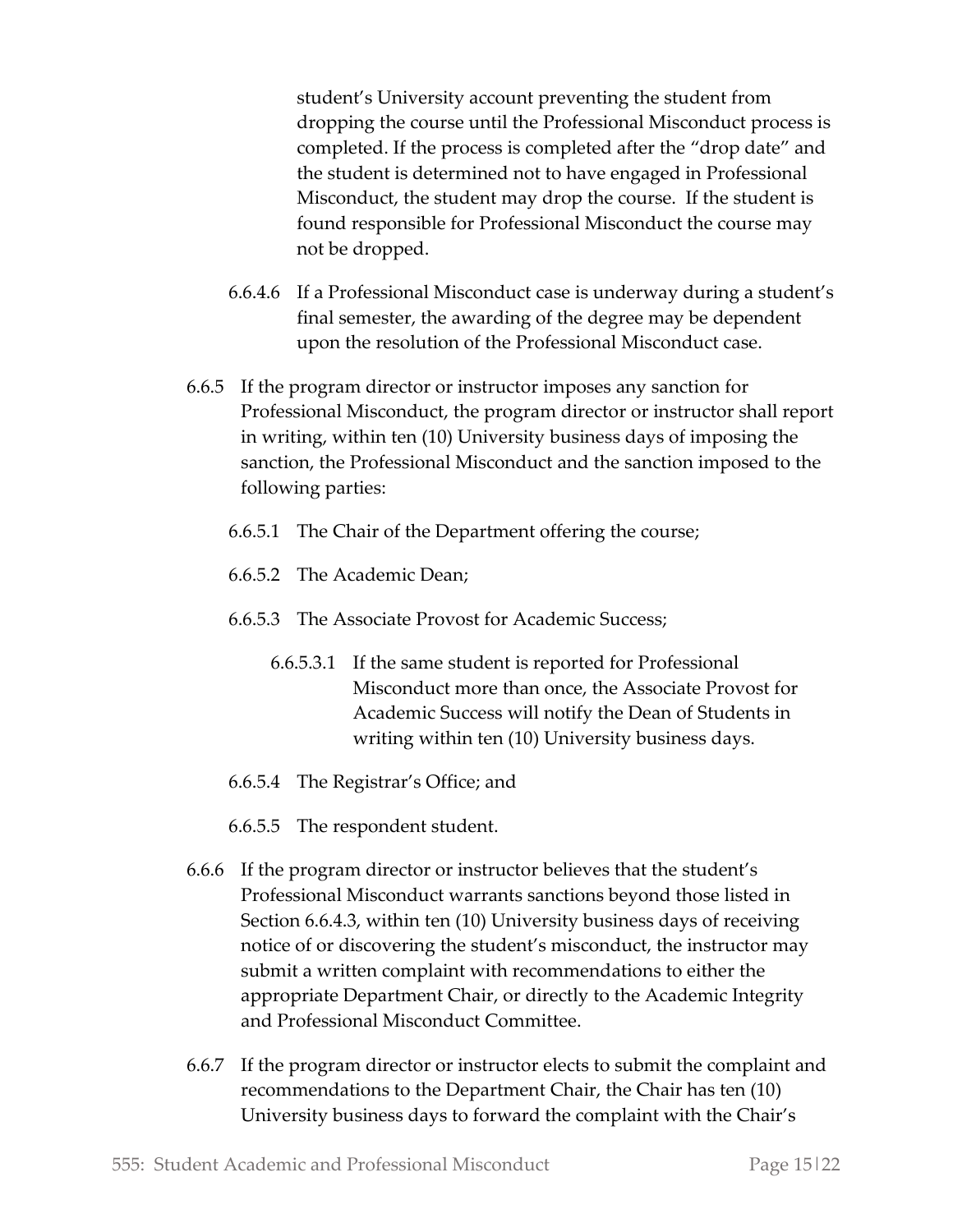recommendation in support of, or in opposition to, the instructor's recommended sanctions to the Academic Dean or directly to the Academic Integrity and Professional Misconduct Committee.

- 6.6.8 Within ten (10) University business days of such notification, an Academic Dean may undertake an investigation of the allegations and recommendations set forth in the complaint, and if further sanctions are indicated, will submit the written complaint with the Academic Dean's recommendation to the Academic Integrity and Professional Misconduct Committee.
	- 6.6.8.1 The program director or instructor initiating the original complaint remains as the complainant unless the program director or instructor agrees that the Department Chair or Academic Dean or another administrative designee shall become the complainant.
- 6.6.9 In cases of multiple instances of substantiated Professional Misconduct, misconduct that damages the professional or academic integrity of a program or the University as a whole, or other egregious circumstances, an instructor, Department Chair, or Academic Dean, Program Director, including the Dean of Students or Vice President of Academic Affairs and Provost, may submit a written complaint with recommendation to the Academic Integrity and Professional Misconduct Committee at any time.
- 6.7 Cases that are referred to the Academic Integrity and Professional Misconduct Committee will be set for a hearing consistent with the process outlined in Section 6.7.4.
- 6.8 Appeals to the Academic Integrity and Professional Misconduct Committee
	- 6.8.1 A student may only submit an appeal based upon one or more of the following grounds:
		- 6.8.1.1 The sanction was disproportionate to the violation;
		- 6.8.1.2 A procedural error or irregularity in the process substantially impacted the decision;
		- 6.8.1.3 New evidence that was not reasonably available at the time the sanction was imposed has since become available.
	- 6.8.2 The written appeal shall be submitted as outlined in Section 6.8.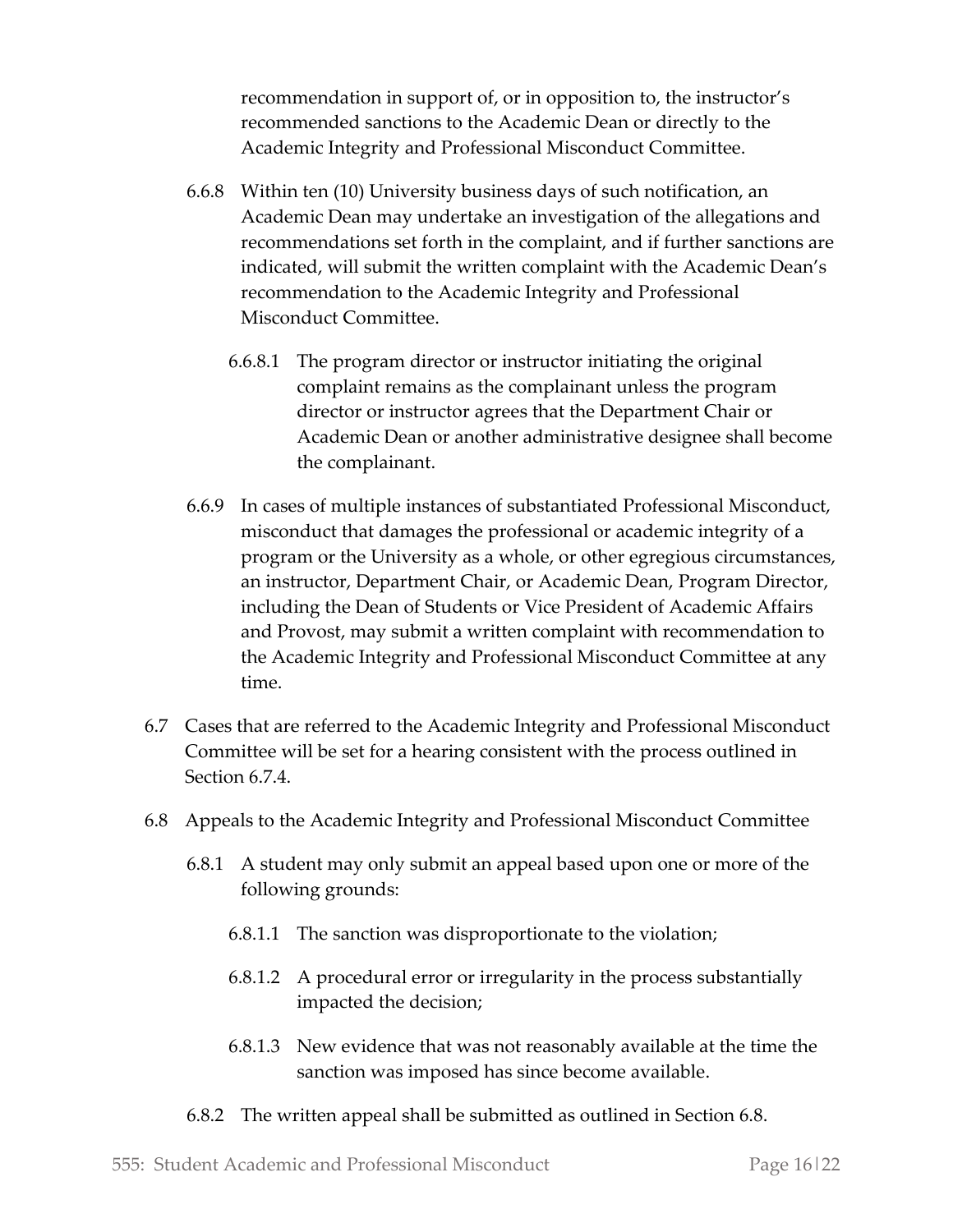- 6.8.3 Appeals that are based upon one or more of the grounds listed in Section 6.2.1 shall be set for a hearing before the Academic Integrity and Professional Misconduct Committee.
- 6.8.4 Academic Integrity and Professional Misconduct Committee Hearing Process
	- 6.8.4.1 The Academic Integrity and Professional Misconduct Committee shall provide at least five (5) University Business Days' notice to the respondent student of the date, time, and location of the hearing.
	- 6.8.4.2 All hearings are closed to the public.
	- 6.8.4.3 The respondent student shall be permitted to attend the hearing.
	- 6.8.4.4 In cases involving more than one student, the Committee may hear the case as one, but will make independent determinations for each student involved.
	- 6.8.4.5 Both the program director (complainant) and the student will be allowed to present relevant information to the panel.
	- 6.8.4.6 In situations where the student or the instructor does not attend the hearing, the proceedings will continue as planned using available information.
	- 6.8.4.7 The student may have an advisor present throughout the proceedings. The role of the advisor is limited to "advising" and as such is limited to conferring with the student only.
	- 6.8.4.8 Witness statements may be considered and should be submitted three days prior to the scheduled hearing, to be considered by the panel members.
	- 6.8.4.9 Questioning witnesses will be limited to Committee members only.
	- 6.8.4.10 In closed session, the Committee will deliberate, and determine the facts of the case and determine the propriety of the proposed remedy(ies).
	- 6.8.4.11 The student will be notified of the Committee's decision within five (5) business days after the date of the hearing.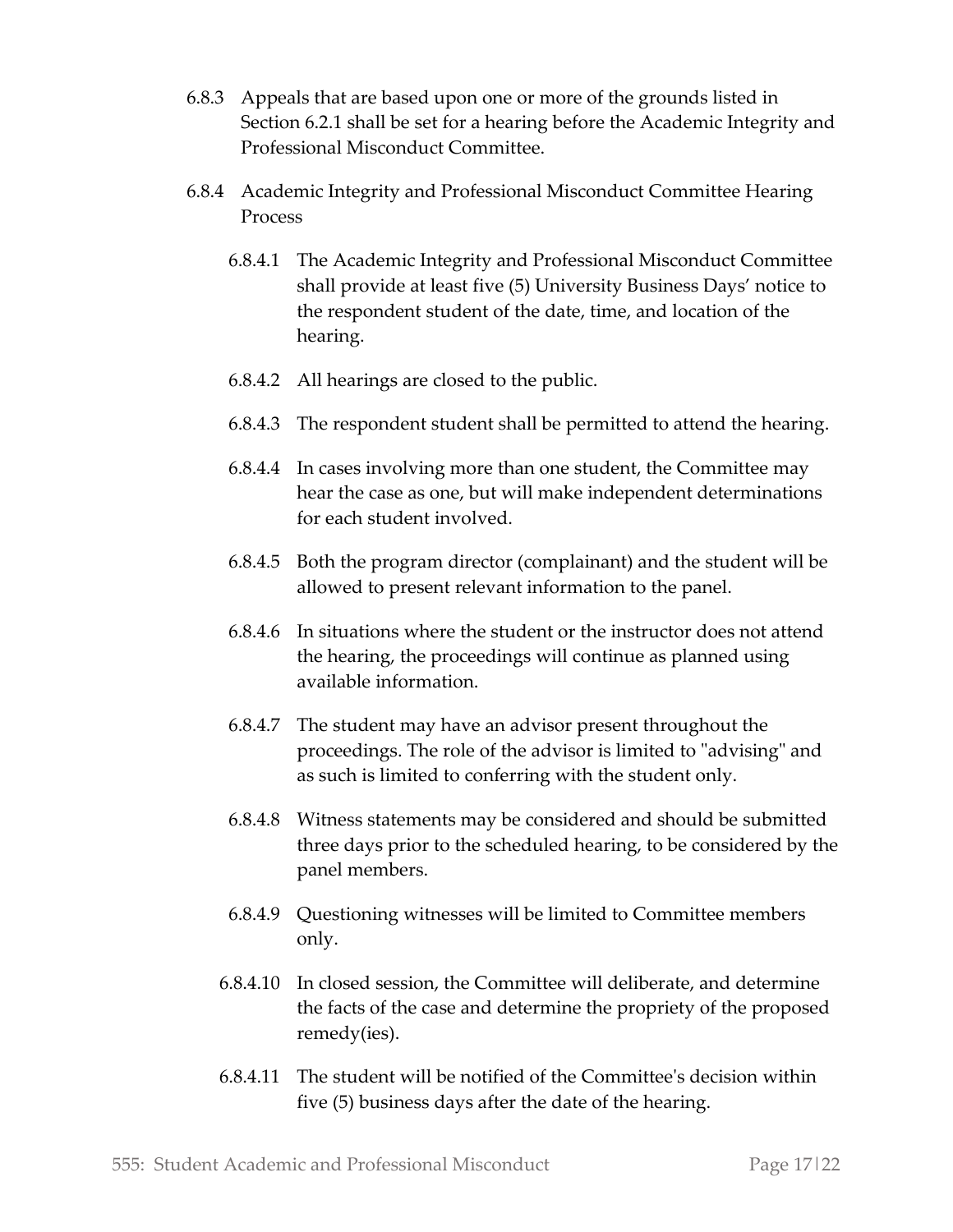- 6.8.5 Unless they are a complaining party in the matter, appropriate Dean(s), including the Academic Dean over the student's declared major, if applicable, may attend the appeal hearing ex officio.
- 6.8.6 At least five (5) voting members of the Committee must be present at any hearing, with representation from both students and faculty required at all hearings.
- 6.8.7 If any member of the Committee has a conflict of interest in a particular appeal, either self-disclosed or determined by the Committee Chair, that Committee member will be excused and an alternate from the same category may be appointed by the relevant Vice President or Student Association President.
- 6.8.8 Committee decisions are based on a majority vote of those in attendance at the appeal hearing.
- 6.8.9 Professional Misconduct Sanctions that can be imposed by the Academic Integrity and Professional Misconduct Committee include, but are not limited to, the following:
	- 6.8.9.1 Professional Conduct sanction or probation that imposes conditions on a student for a specific period of time.
	- 6.8.9.2 Professional Conduct suspension or dismissal from a program or from the University.
		- 6.8.9.2.1 Program: for a minimum of one semester following the semester the student is found responsible for Professional Misconduct.
		- 6.8.9.2.2 University: for a minimum of one semester following the semester the student is found responsible for Professional Misconduct. Dismissal from the University shall be reserved for the most serious or egregious instances of Professional Misconduct.
	- 6.8.9.3 Denial of a degree or certificate for which requirements have been completed or revocation of an awarded student's degree or certificate. Revocation or denial of a degree or certificate is reserved for the most flagrant instances of Professional Misconduct, including but not limited to misconduct that is serious enough to negate the legitimate completion of one or more substantive requirements of that degree or certificate.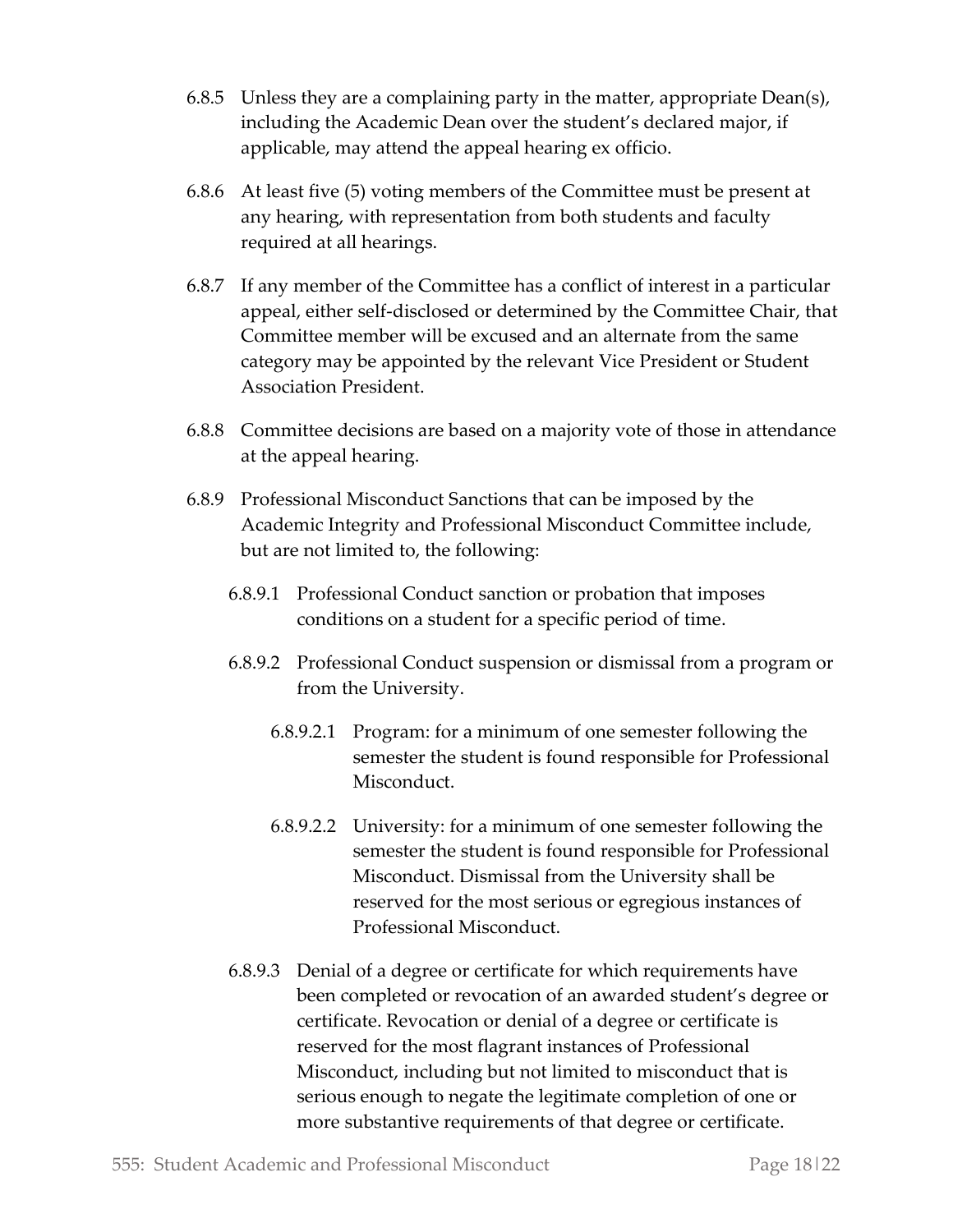- 6.8.10 Revocation of a degree or certificate
	- 6.8.10.1 Decisions to revoke a degree or certificate are final.
	- 6.8.10.2 Permanent records concerning the revocation of a degree or certificate shall be kept in the Registrar's Office.
	- 6.8.10.3 Relevant external licensing and accrediting agencies shall be notified by the student's Academic Dean of a degree or certificate revocation.
	- 6.8.10.4 The revocation of a degree or certificate shall be noted on the student's transcript.
- 6.9 Student Appeal Process for Professional Misconduct
	- 6.9.1 Within ten (10) University Business Days of being notified in writing by an instructor of sanctions imposed for Professional Misconduct, a student may submit a written Notice of Appeal according to the sequence listed in 6.8.1.1 to 6.8.1.4. If the appeal is denied at a given level, the student has ten (10) University Business Days to submit an appeal to the next level in the sequence.
		- 6.9.1.1 To the Chair, who has ten (10) University Business Days to respond.
		- 6.9.1.2 To the Academic Dean, who has ten (10) University Business Days to respond.
		- 6.9.1.3 To the Academic Integrity and Professional Misconduct Committee, which has ten (10) University Business Days to respond.
		- 6.9.1.4 To the Vice President of Academic Affairs and Provost, who shall, within ten (10) University Business Days, take one of the following actions:
			- 6.9.1.4.1 Accept the decision of the Academic Integrity and Professional Misconduct Committee.
			- 6.9.1.4.2 Request that the Committee reconsider or clarify specific matters, materials, or issues with a second report regarding the decision relating to the specific matters under reconsideration due not later than ten (10) University Business Days after the request.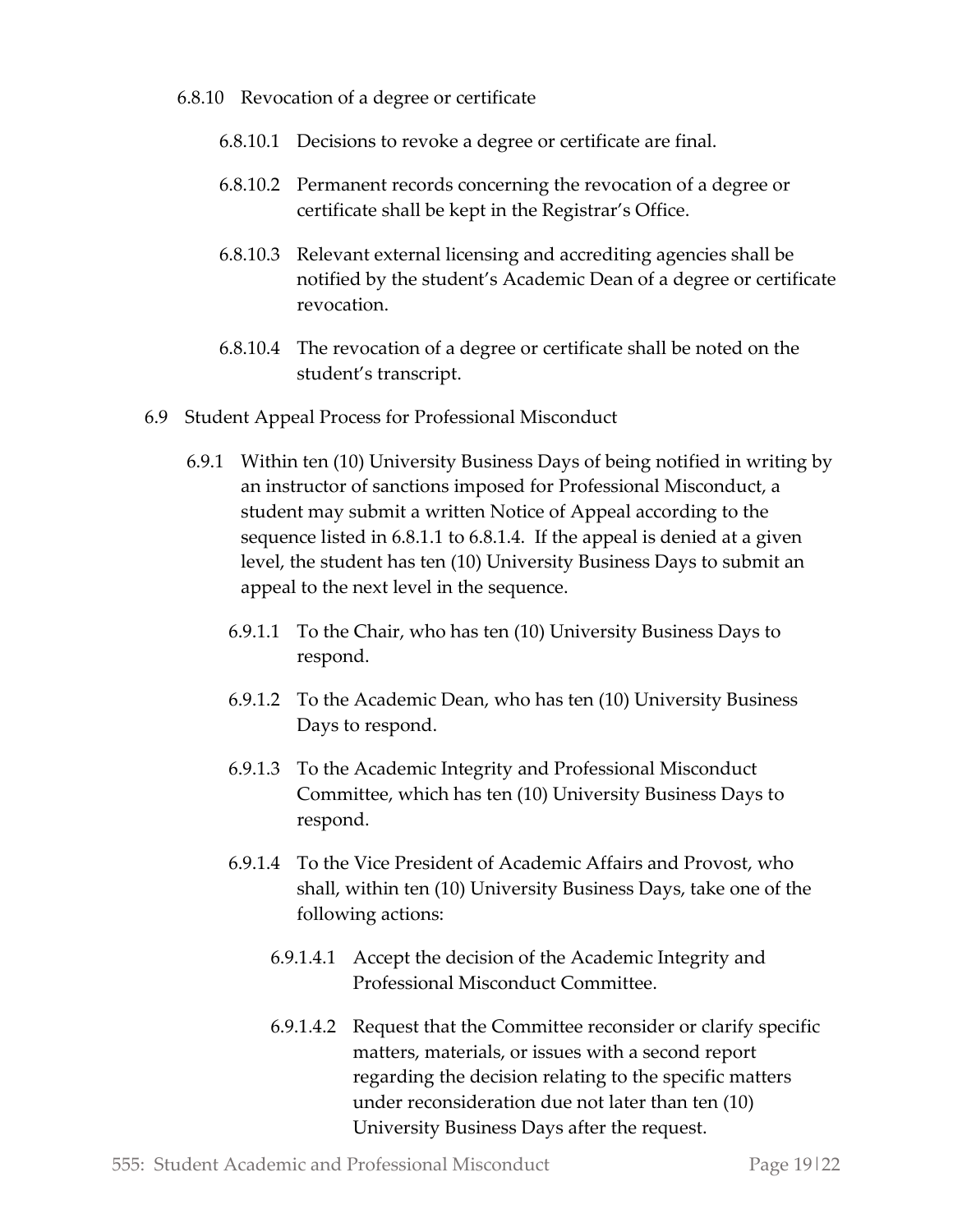- 6.9.1.4.3 Reject all or parts of the Committee's decision, stating reasons and actions to be taken.
- 6.9.1.4.4 Written notification of the Vice President of Academic Affairs and Provost's decision and the basis for that decision shall be communicated to the parties concerned within ten (10) University Business Days after receipt of the appeal.
- 6.9.1.5 The Vice President of Academic Affairs and Provost's decision is final.

#### 6.10 Reinstatement

- 6.10.1 A student may be suspended or dismissed from a specific academic program or from the University. Reinstatement to the University and/or a specific academic program after dismissal is rare.
- 6.10.2 A student may petition for reinstatement to the University or the student's program by following the guidelines and procedure outlined below.
- 6.10.3 If a student is suspended or dismissed from a program for Professional Misconduct, the student may submit a letter of petition to the appropriate Academic Dean for reinstatement into the program no less than thirty (30) University Business Days before the beginning of the next semester.
- 6.10.4 While reinstatement after dismissal is rare, the Academic Dean, in consultation with the Department Chair, may:
	- 6.10.4.1 Reinstate the student unconditionally.
	- 6.10.4.2 Reinstate the student under specific conditions designed to improve the student's academic conduct. The student shall be precluded from further sanctions for previous Professional Misconduct.
	- 6.10.4.3 Decline to reinstate the student.
- 6.10.5 Written notice of the Academic Dean's decision shall be given to the student within ten (10) University Business Days after the receipt of the petition.
- 6.10.6 The student may submit a written appeal of the Academic Dean's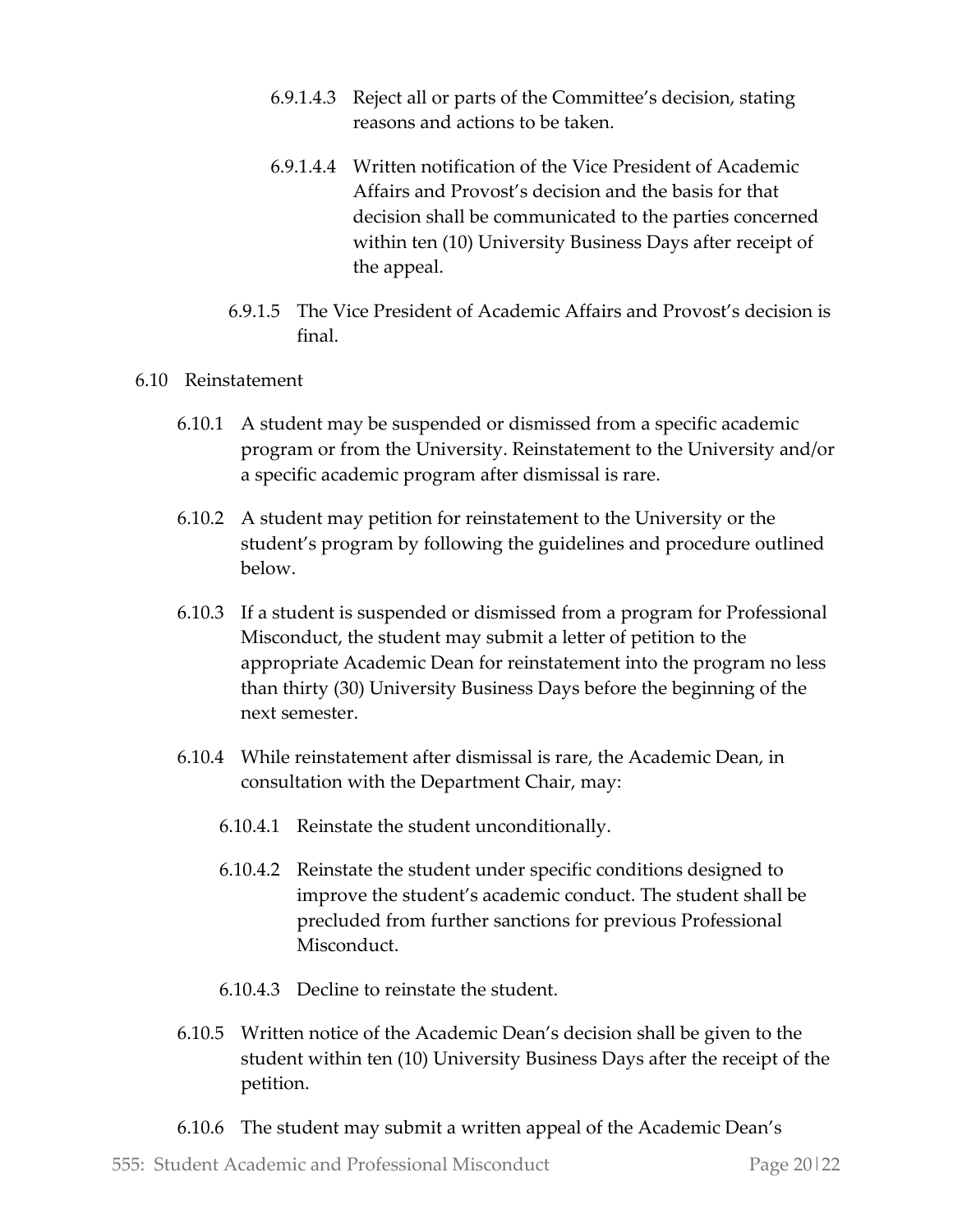decision to the Vice President of Academic Affairs and Provost within ten (10) University Business Days of notification.

- 6.10.7 The Vice President of Academic Affairs and Provost shall consider the appeal and issue a decision regarding the student's appeal within ten (10) University Business Days of receipt of the appeal.
- 6.10.8 The Vice President of Academic Affairs and Provost may:
	- 6.10.8.1 Reinstate the student unconditionally.
	- 6.10.8.2 Reinstate the student under specific conditions designed to improve the student's academic conduct. The student shall be precluded from further sanctions for the incident of Professional Misconduct for which such conditional reinstatement is granted.
	- 6.10.8.3 Decline to reinstate the student.
- 6.10.9 The Vice President of Academic Affairs and Provost's decision is final.
- 6.11 Reinstatement After Professional Misconduct Suspension or Dismissal from the University
	- 6.11.1 If a student is suspended from the University for Professional Misconduct, the student may petition the Academic Integrity and Professional Misconduct Committee for reinstatement of student status not less than sixty (60) University Business Days before the beginning of the semester in which the student wishes to be reinstated.
	- 6.11.2 Reinstatement after dismissal is rare. The standards for reinstatement after dismissal are substantially higher than after suspension.
	- 6.11.3 The Academic Integrity and Professional Conduct Committee may:
		- 6.11.3.1 Reinstate the student unconditionally.
		- 6.11.3.2 Reinstate the student under specific conditions designed to improve the student's academic conduct. The student shall be precluded from further sanctions for the same incident of Professional Misconduct.
		- 6.11.3.3 Decline to reinstate the student.
	- 6.11.4 Written notification of the Committee's decision is required not later than ten (10) University Business Days after receipt of the petition.